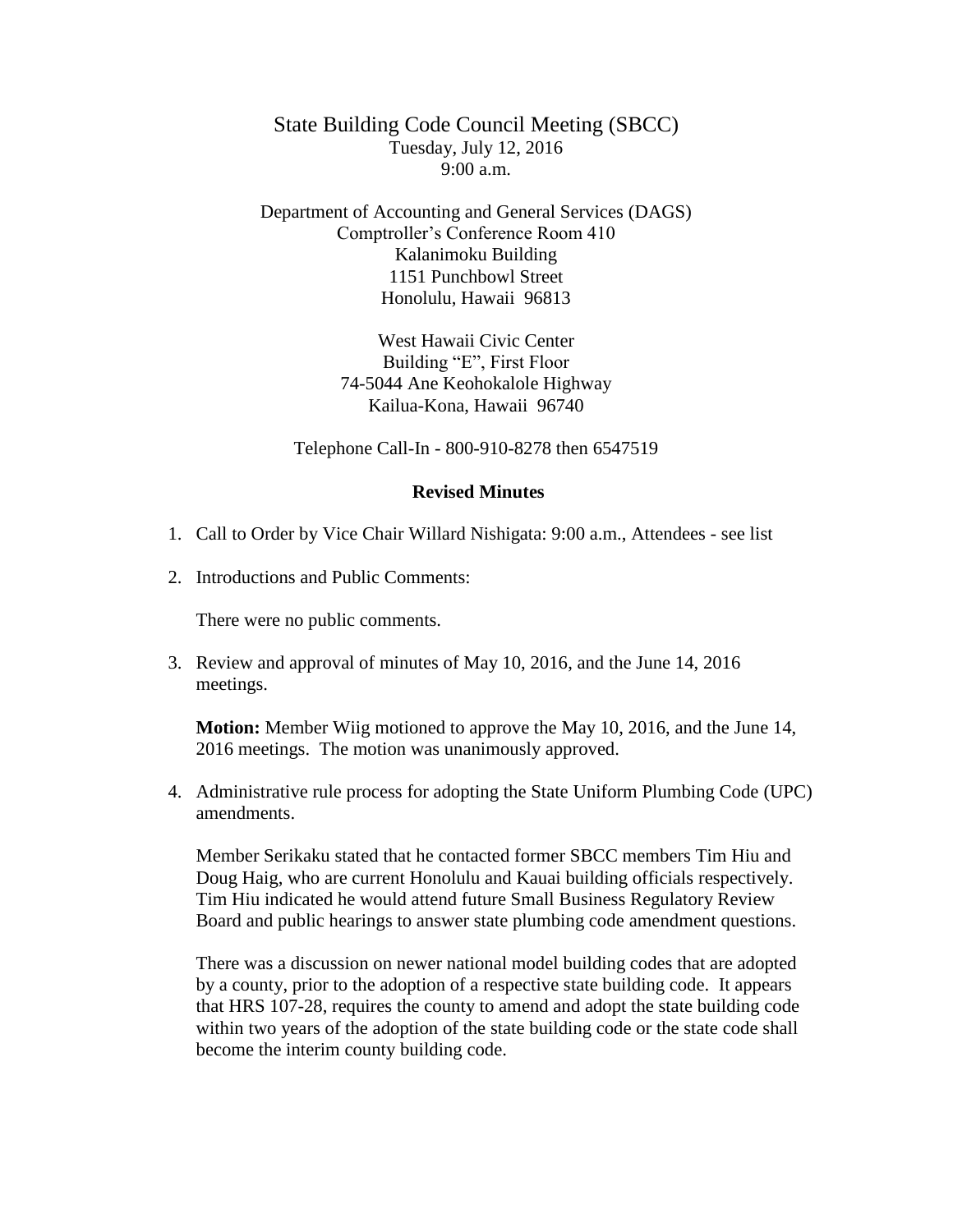5. Administrative rule process for adopting for the State Electrical Code (NEC) amendments.

Governor's approval to proceed with public hearing was received. As reported in last month's meeting, the National Electrical Code (NEC) is awaiting Department of Business, Economic Development, and Tourism (DBEDT) funding to publish hearing announcements in local newspapers, together with the International Energy Conservation Code (IECC).

6. Administrative rule process for adopting for the State International Building Code (IBC) and the International Residential Code (IRC).

Member Rogers reported that Chair Johnson sent a request via the Department of Accounting and General Services' Comptroller's office for review and comment of the IBC by the Legislative Reference Bureau. **(Revised 8/9/16)**

7. 2015 IECC, 2012 Uniform Plumbing Code (UPC) and 2014 NEC public hearings.

See item #5 above for the IECC and NEC. Member Wiig stated that DBEDT will not fund publication costs in local newspapers for the UPC. Kraig Stevenson informed that online access to the International Codes (IC) is available. He will also provide the latest edition of the IC codes to SBCC members. A head count will be provided to him and the code books will be mailed to the DAGS Administrative Officer, Kerry Yoneshige.

8. Discussion of Future Administration Support

No updates

9. Discussion of 2016 Legislation

No updates. This agenda item will be revised to the 2017 Legislation.

10. Discussion of SBCC Code Development Process

The SBCC discussed compiling agreed upon state amendments to the national, model building codes for county adoption when no state administrative support or funding is provided.

- 11. Updates from the investigative committees:
	- a. Investigative committee for structural provisions for the 2012 International Building Code (IBC) and International Residential Code (IRC) – See item #6 above for the IBC. No update to the IRC.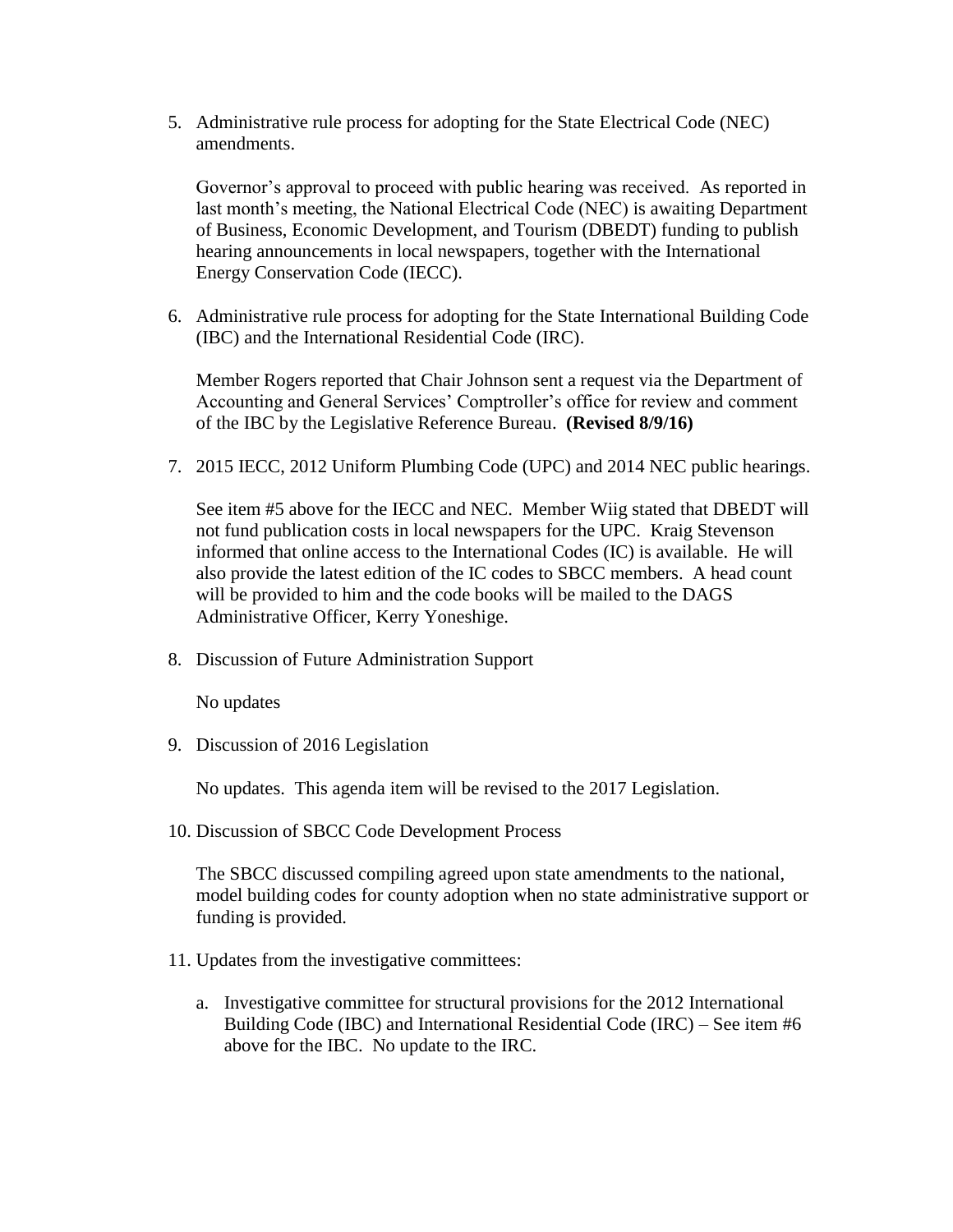- b. Investigative committee for the non-structural 2012 provisions of IBC  $\&$  IRC. Jim Reinhardt – No discussion or updates presented.
- c. Investigative committee for the IECC. There will be no meeting of this committee after this meeting.
- d. Investigative committee for the Uniform Plumbing Code (UPC) See item #4 and #7 above.
- e. Investigative committee for the Mechanical Code No discussion or updates presented.
- f. Investigative committee for the Green Code Brent Tokita informed that he tracked several 2015 legislative bills that proposed to adopt the green code in its entirety. He provided information to the Legislature that recommended the adoption of any green code provisions be evaluated by the SBCC as the state's building code adoption body.
- g. Investigative committee for the State Fire Code Former Chair Bratakos stated that the investigative committee met on July 6-7, 2016, and completed its evaluation of all the previous state fire code amendments. The next step is to review all the significant changes in 2015 edition of the National Fire Protection Association 1 Fire Code with the currently adopted 2012 edition.
- h. Investigative committee on communication and training Member Wiig reported the proposed administrative rules for the state energy conservation code is on the DBEDT website.

Former Chair Bratakos attended the VERGE Hawaii Asia Pacific Clean Energy Summit conference that provided significant updates related to energy efficiency and was attended by numerous energy stakeholders. DBEDT was a partnering sponsor.

Member Rogers informed that Underwriters Laboratory would like to conduct training sessions on each county on its available resources and tools, energy storage, carbon monoxide, and firefighter safety. Further information will be provided to the SBCC.

- i. Investigative committee for SBCC membership with the International Code Council – No updates presented.
- 12. Update on county and state adoption of building codes

The ordinances for the 2012 UPC and the 2014 NEC is with the Kauai County Council for final action. A request has been sent to defer further hearings till October, to allow the 2012 UPC issues to be resolved at the City and County of